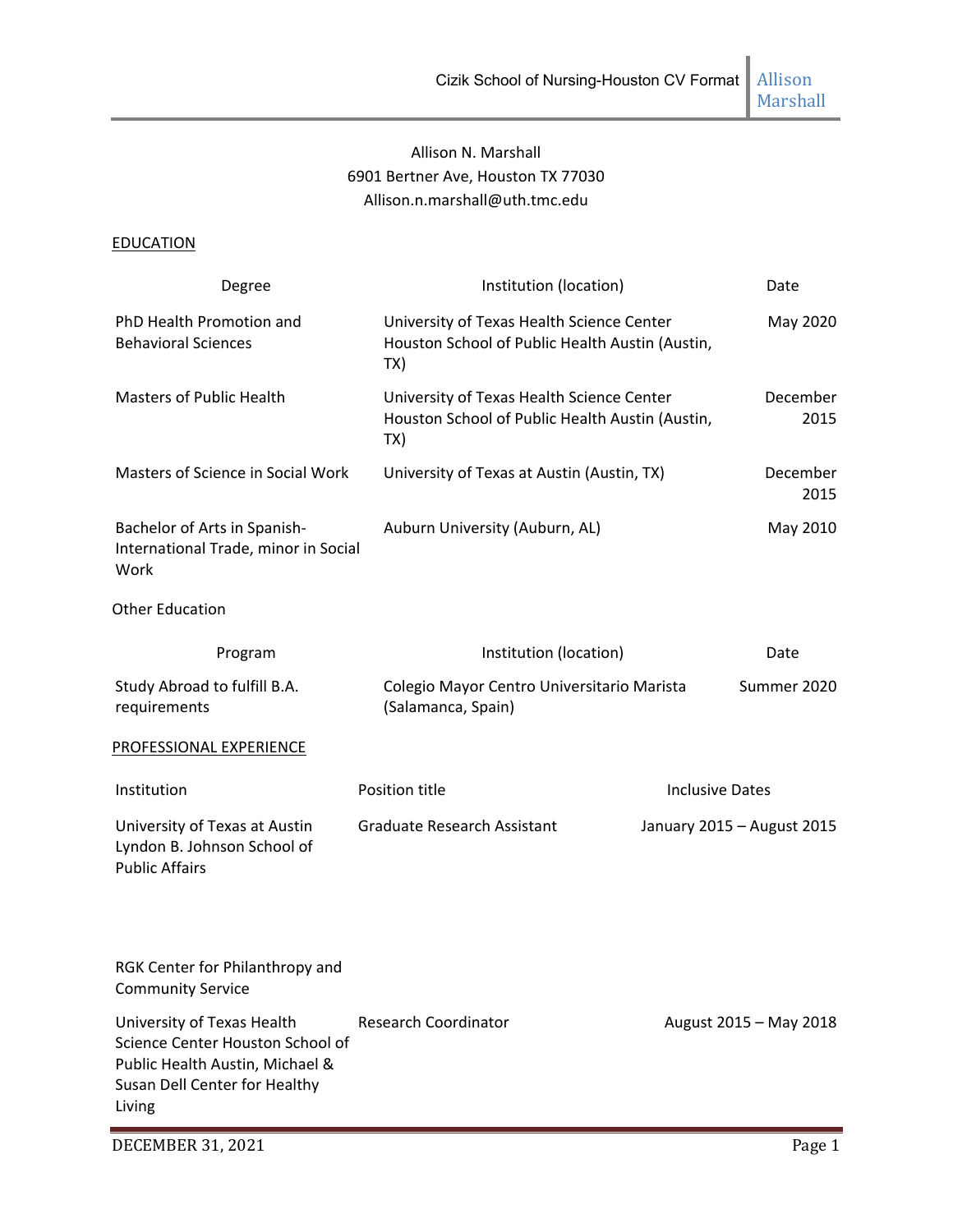| University of Texas Health<br>Science Center Houston School of<br>Public Health Austin, Michael &<br>Susan Dell Center for Healthy<br>Living | <b>Project Director</b>                                                                | October 2017 - January 2020 |
|----------------------------------------------------------------------------------------------------------------------------------------------|----------------------------------------------------------------------------------------|-----------------------------|
| University of Texas Health<br>Science Center Houston School of<br>Public Health Austin, Michael &<br>Susan Dell Center for Healthy<br>Living | Postdoctoral Research Fellow                                                           | May 2020 - August 2021      |
| University of Texas Health<br>Science Center Houston Cizik<br>School of Nursing, Nursing<br><b>Research Center</b>                           | Postdoctoral Research Fellow                                                           | September 2021 - current    |
| HONORS & AWARDS (past to current)                                                                                                            |                                                                                        |                             |
| Award                                                                                                                                        | <b>Awarding Organization</b>                                                           | Date                        |
| Sigma Delta Pi, National Spanish<br>Honor                                                                                                    | Auburn University College of<br><b>Liberal Arts</b>                                    | 2009                        |
| Patricia Puig and Joseph P.<br>Mueller Dean's Excellence Fund                                                                                | University of Texas at Austin<br><b>School of Social Work</b>                          | August 2011                 |
| Ronald B. Harrist Scholarship in<br><b>Public Health</b>                                                                                     | University of Texas Health<br>Science Center Houston School of<br><b>Public Health</b> | Fall 2019                   |
| Delta Omega Honorary Society in Alpha Iota Chapter<br><b>Public Health</b>                                                                   |                                                                                        | Spring 2020                 |

## **GRANTS**

Internal Research Grants (past to current)

1. Exploring the feasibility of using interprofessional education to deliver Nourishing Smiles to underserved adolescents in Houston‐ area schools, UTHealth School of Dentistry (SOD) and Cizik School of Nursing (CSON) Joint Seed Grant Program, Co-investigator (PI: Dr. Daphne Hernandez), \$20,000, 11/1/2021 – 6/31/2023

Other Funded Projects Including Contracts for Service (past to current)

2. Exploring Food Pantry Clients' Use of "Choice" and "Non-choice" Agencies, Feeding America, Co-Investigator, (Houston‐area PI: Daphne Hernandez), (DC: \$224,338; IDC: \$22,434), 2/1/2022 – 1/31/2023

#### **PUBLICATIONS**

DECEMBER 31, 2021 Page 2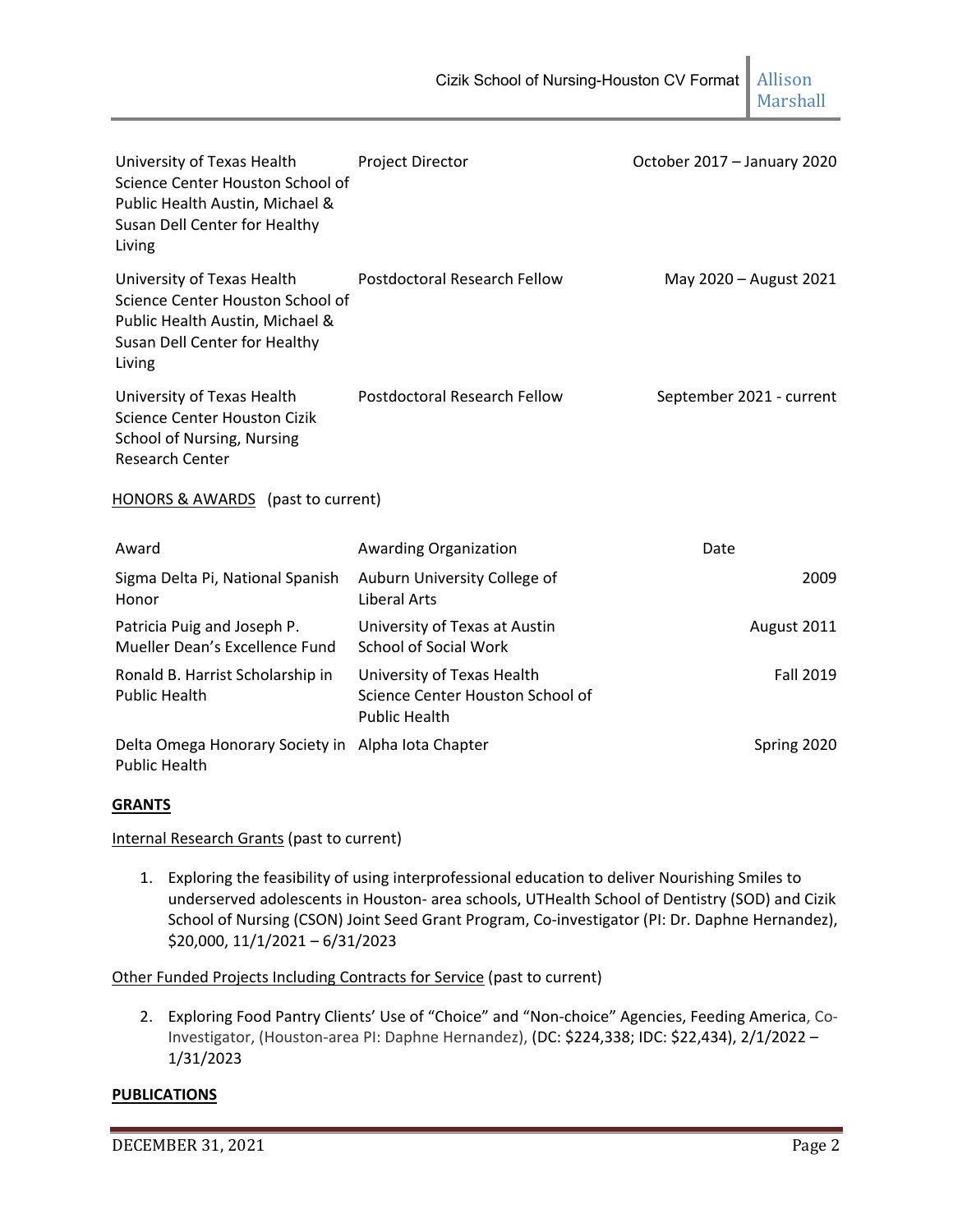- 1. Sharma, S., **Marshall, A.N.**, Chow, J., Ranjit, N., Bounds, G., Hearne, K., Cramer, N., Oceguera, A., Farhat, A., Markham, C. (2019). Impact of a school‐based nutrition intervention on fruit and vegetable waste at school lunches. Journal of Nutrition Education and Behavior, 51(10), 1202‐ 1210.
- 2. **Marshall, A.N.,** Bounds, G., Patlovich, K., Markham, C. Farhat, A., Cramer, N., Oceguera, A., Croom, T., Carrillo, J., Sharma, S. (2019). Study design and protocol to assess fruit and vegetable waste at school lunches. Behavioral Sciences, 9(9), 101.
- 3. **Marshall, A.N.,** van den Berg, A., Ranjit, N., Hoelscher, D.M. (2020). A scoping review of the operationalization of fruit and vegetable variety. Nutrients. 12(9):2868.
- 4. **Marshall, A.N.,** Markham, C., Ranjit, N., Bounds, G., Chow, J., Sharma, S. (2020). Long‐term impact of a school‐based nutrition intervention on child fruit and vegetable intake: A two‐year follow‐up study. Preventive Medicine Reports. 20, 101247.
- 5. Haidar, A., Markham, C., **Marshall, A.N.,** Chuang, R.J., Spence, M., Boone, J., Pomeroy, M., Dachman, R., Sharma, S. (2021). Innovative partnerships to address food insecurity during the COVID‐19 pandemic: Brighter Bites Produce Voucher Program. International Journal of Environmental Research and Public Health. 18(17), 9175.
- 6. Springer, A.E., **Marshall, A.N.**, Randolph, R., Wilkinson, A., Rosenbluth, B., Cortez, A., Greene, M., Ganzar, L.A., Millea, S., Levulett, A., Delgado‐Ochoa, M., Sebastian, N. Exploring models for youth engagement in community health planning: The Youth‐led Community Health Learning Initiative. Progress in Community Health Partnerships. In Press.
- 7. Hernandez, D.C., Daundasekara, S.S., Walton, Q.W., Eigege, C., & **Marshall, A.N.** (2021). Feasibility of Delivering an On‐Campus Food Distribution Program in a Community College Setting: A Mixed Methods Sequential Explanatory Investigation. International Journal of Environmental Research and Public Health, 18, 12106*.*

## Peer Reviewed Abstracts (past to current)

- 1. Springer, D.W., Yuma P.J., **Marshall, A.N.**, Pitzer, K.A. "The process of developing community‐ research partnership to inform policing and neighborhood revitalization." Society for Social Work and Research Annual Conference 2017.
- 2. Yuma, P.J., Springer, D.W., Castro, Y., Streeter, C., **Marshall, A.N**. "Innovative strategies for crime reduction and neighborhood revitalization: A community‐research partnership. Perceptions of policy, safety, and collective efficacy in neighborhoods receiving community policing services." Society for Social Work and Research Annual Conference 2017.

Other (current to past)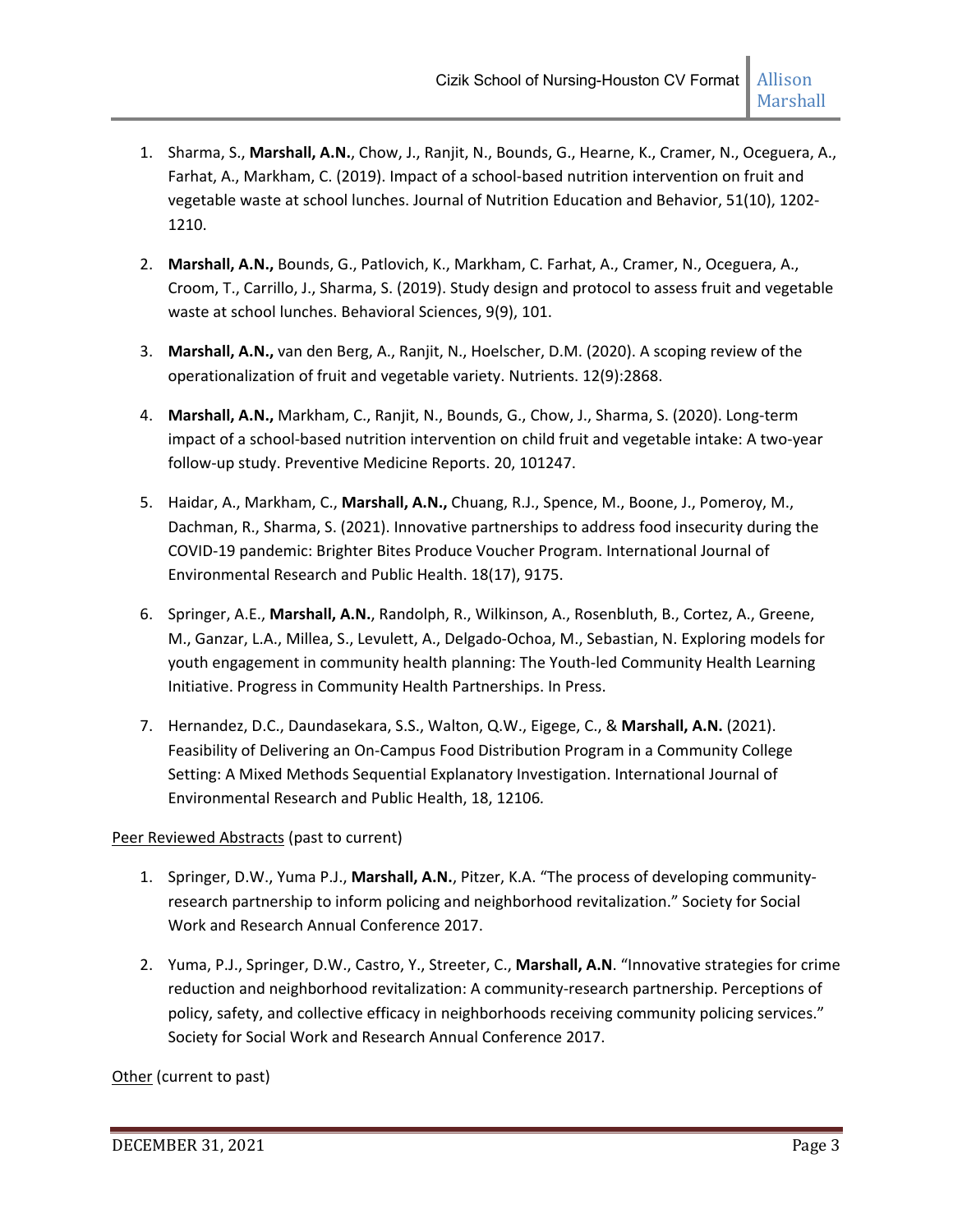Contracted Report

1. Springer, A., Wilkinson, A., **Marshall, A.N.**, Randolph, R., Rosenbluth, B, Ganzar, L. A. (2019). Youth‐Led Community Health Learning Initiative (YLCHLI) in Partnership with the Del Valle & Montopolis Communities. City of Austin/Austin Public Health.

## **PRESENTATIONS**

## National (past to current)

- 1. Sharma, S.V., Markham, C., Ranjit N., **Marshall, A.N.,** Bounds, G., Farhat, A., Cramer, N., Chow, J., Oceguera, A., Hearne, K. Poster Presentation: "Impact of a school‐based nutrition intervention on fruit and vegetable waste at school lunches ‐ Results from the Brighter Bites pilot plate waste study." ISBNPA 2019 Annual Meeting. Prague, Czech Republic. June 2019.
- 2. **Marshall, A.N.,** Bounds, G., Patlovich, K., Markham, C. Farhat, A., Cramer, N., Oceguera, A., Croom, T., Carrillo, J., Sharma, S. Poster Presentation: "Long‐term impact of a school‐based nutrition intervention on child fruit and vegetable intake: A two‐year follow‐up study of Brighter Bites." APHA 2019 Annual Meeting and Expo. Philadelphia, Pennsylvania. November 2019.
- 3. **Marshall, A.N.,** Chuang, R.J., Chow, J., Markham, C., Sharma, S. Poster Presentation: "Food insecurity among participants in a school-based nutrition intervention and changes over time." APHA 2020 Annual Meeting and Expo. October 2020.
- 4. **Marshall, A.N.**, Springer, A., Wilkinson, A., Randolph, R., Rosenbluth, B., Ganzar, L.A., Cortez, A., Levulett, A., Millea, S. Poster Presentation: "Building youth public health leadership and understanding community health needs, assets, and disparities through participatory action: A mixed methods approach." APHA 2020 Annual Meeting and Expo. October 2020.
- 5. **Marshall, A.N.**, Cowley‐Morillo, M., Campos‐Hernandez, M., Clark, N., Kahlon, M. Hoelscher, D.M., Poster Presentation: "Examining context and preferences for healthy eating and cooking among parents of 3rd‐5th grade girls." Food Insecurity, Neighborhood Food Environment, and Nutrition Health Disparities: State of the Science. NHLBI, NIH. September 2021.

## Regional/State (past to current)

- 1. Springer, A., & **Marshall, A.N.,** December 2019, "Engaging Youth. Students using PhotoVoice to share their perspective: Youth‐led Community Health Learning Initiative in partnership with the Del Valle and Montopolis Communities." Texas Action for Healthy Kids, Fall 2019 Summit. Austin, Texas. Invited Panel Discussion.
- 2. **Marshall, A.N.,** Springer, A., Wilkinson, A., Randolph, R., Rosenbluth, B., Ganzar, L.A., Cortez, A., Levulett, A., Millea, S. Poster Presentation: "The Youth‐led Community Health Learning Initiative: A mixed methods approach to identify health needs, assets, and disparities in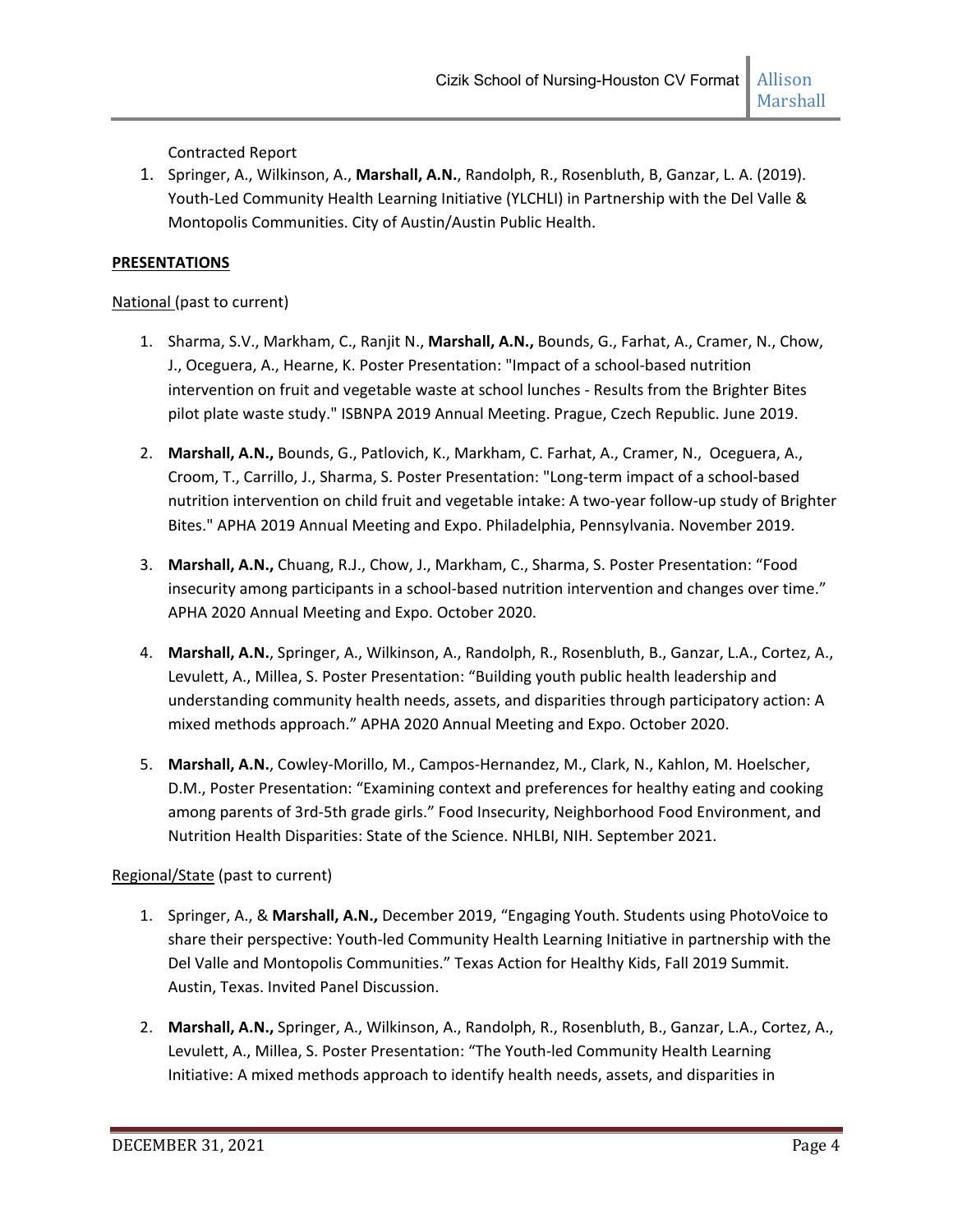Marshall

underserved communities through Participatory Action Research." St. David's Center for Health Promotion and Research, 18<sup>th</sup> Annual Conference. Austin, Texas. February 2020.

## **PROFESSIONAL SERVICE**

Editorial Boards/Panels (past to current)

| Role                                        | Inclusive dates                                                                                                                                                                                                                                     |
|---------------------------------------------|-----------------------------------------------------------------------------------------------------------------------------------------------------------------------------------------------------------------------------------------------------|
| Reviewer                                    | 2021 - current                                                                                                                                                                                                                                      |
| Reviewer                                    | 2021 - current                                                                                                                                                                                                                                      |
|                                             |                                                                                                                                                                                                                                                     |
| Role                                        | Inclusive dates                                                                                                                                                                                                                                     |
| <b>Abstract Reviewer for</b><br>Annual Expo | $2020$ – current                                                                                                                                                                                                                                    |
| <b>Abstract Reviewer</b>                    | $2021 - current$                                                                                                                                                                                                                                    |
|                                             |                                                                                                                                                                                                                                                     |
| Role                                        | Inclusive dates                                                                                                                                                                                                                                     |
| Member                                      | $2019$ – current                                                                                                                                                                                                                                    |
| Member                                      | $2020$ – current                                                                                                                                                                                                                                    |
|                                             |                                                                                                                                                                                                                                                     |
|                                             |                                                                                                                                                                                                                                                     |
| Role                                        | Inclusive dates                                                                                                                                                                                                                                     |
| <b>Abstract Reviewer</b>                    | $2020$ – current                                                                                                                                                                                                                                    |
| Scholarship Reviewer                        | $2020 - current$                                                                                                                                                                                                                                    |
| Member                                      | $2020$ – current                                                                                                                                                                                                                                    |
| Member                                      | $2021$ – current                                                                                                                                                                                                                                    |
|                                             |                                                                                                                                                                                                                                                     |
| Role                                        | Inclusive dates                                                                                                                                                                                                                                     |
| Member                                      | $2021$ – current                                                                                                                                                                                                                                    |
| Member                                      | $2021$ – current                                                                                                                                                                                                                                    |
|                                             | Professional Service (Professional organizations, Study Sections, etc. - past to current)<br>University of Texas Health Science Center Houston School of Public Health<br>University of Texas Health Science Center Houston Cizik School of Nursing |